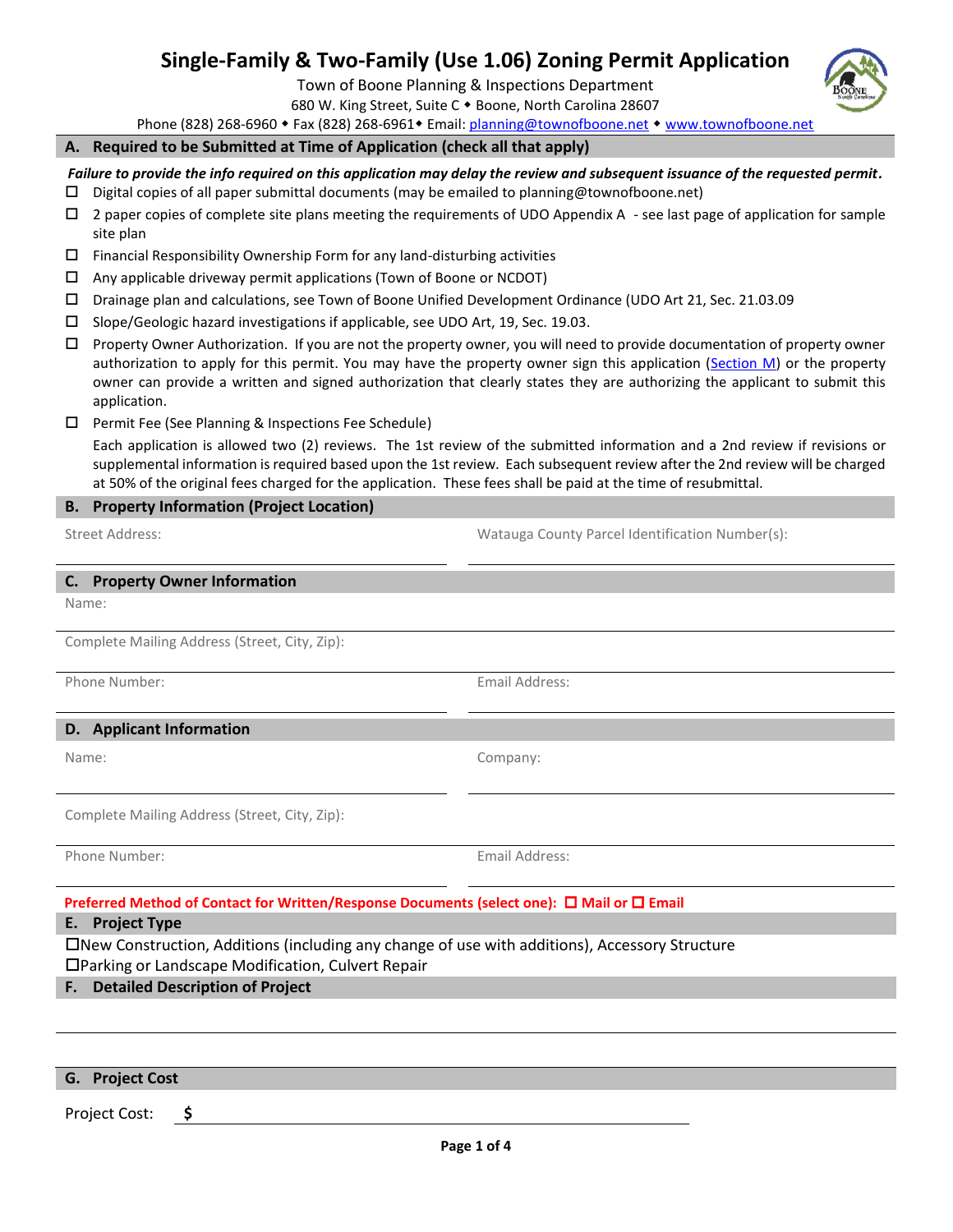## **H. Project History**

Is the development subject to a site specific development plan authorized in a Special Use Permit or Conditional District Map Amendment?  $\Box$  Yes  $\Box$  No  $\Box$  Unknown

If yes, please describe:

## Are there any variances granted that impact the property?  $\Box$  Yes  $\Box$  No  $\Box$  Unknown

|                                                                                                               | If yes, please describe:                                                                                           |                              |                                                                                        |                                             |  |  |
|---------------------------------------------------------------------------------------------------------------|--------------------------------------------------------------------------------------------------------------------|------------------------------|----------------------------------------------------------------------------------------|---------------------------------------------|--|--|
| ı.                                                                                                            | <b>Building/Structure Information</b>                                                                              |                              |                                                                                        |                                             |  |  |
| <b>Building Footprint Square Footage:</b>                                                                     |                                                                                                                    | Current:                     |                                                                                        | Proposed:                                   |  |  |
|                                                                                                               | Total Building Square Footage (all floors):                                                                        | Current:                     |                                                                                        | Proposed:                                   |  |  |
| Number of Stories                                                                                             |                                                                                                                    | Current:                     |                                                                                        | Proposed:                                   |  |  |
| <b>Building Height:</b>                                                                                       |                                                                                                                    | Current:                     |                                                                                        | Proposed:                                   |  |  |
| Number of Units:                                                                                              |                                                                                                                    | Current:                     |                                                                                        | Proposed:                                   |  |  |
| Number of Bedrooms:                                                                                           |                                                                                                                    | Current:                     |                                                                                        | Proposed:                                   |  |  |
| J.                                                                                                            | <b>Environmental Information</b>                                                                                   |                              |                                                                                        |                                             |  |  |
| Total Land Area:                                                                                              | $\Box$ Sq. Feet or $\Box$ Acres                                                                                    |                              | A "Financial Responsibility Ownership Form"<br>shall be submitted for all developments |                                             |  |  |
| <b>Disturbed Area:</b>                                                                                        | $\Box$ Sq. Feet or $\Box$ Acres                                                                                    |                              |                                                                                        | which include any land disturbing activity. |  |  |
| Viewshed:                                                                                                     | Is development occurring within the Viewshed Protection District?                                                  |                              |                                                                                        | □ Yes □ No □ Unknown                        |  |  |
| Slope:                                                                                                        | $\Box$ Yes $\Box$ No $\Box$ Unknown<br>Is development occurring on slopes in excess of 30%?                        |                              |                                                                                        |                                             |  |  |
|                                                                                                               | Is development occurring on slopes in excess of 50%?<br>$\Box$ Yes $\Box$ No $\Box$ Unknown                        |                              |                                                                                        |                                             |  |  |
| Watershed:                                                                                                    | $\Box$ Yes $\Box$ No $\Box$ Unknown<br>Is the property located within a designated Water Supply Watershed Area?    |                              |                                                                                        |                                             |  |  |
|                                                                                                               | If yes, please select: $\Box$ WS-II-CA<br>$\n  W - W - P$<br>$\n  W - W - CA\n$                                    |                              |                                                                                        |                                             |  |  |
| Stream/River:<br>Is there a stream or river on or near the property? $\Box$ Yes $\Box$ No                     |                                                                                                                    |                              |                                                                                        |                                             |  |  |
| Is the property located within the Special Flood Hazard Area?<br>$\Box$ Yes $\Box$ No $\Box$ Unknown<br>SFHA: |                                                                                                                    |                              |                                                                                        |                                             |  |  |
| Impervious                                                                                                    | What is the existing impervious area in the development?                                                           | $\Box$ sq. feet $\Box$ acres |                                                                                        |                                             |  |  |
| Area:                                                                                                         |                                                                                                                    |                              |                                                                                        |                                             |  |  |
|                                                                                                               | What is the proposed impervious area in the development?                                                           |                              |                                                                                        | $\Box$ sq. feet $\Box$ acres                |  |  |
|                                                                                                               | K. Water & Wastewater Information                                                                                  |                              |                                                                                        |                                             |  |  |
|                                                                                                               | $\Box$ Town: $\Box$ Water and/or $\Box$ Sewer                                                                      |                              | $\Box$ Private: $\Box$ Well and/or $\Box$ Septic                                       |                                             |  |  |
| <b>Brownfields Agreement Notification</b><br>L.                                                               |                                                                                                                    |                              |                                                                                        |                                             |  |  |
| 1.                                                                                                            | Does the applicant have or is the applicant planning to enter into a Brownfields Agreement with the NC Brownfields |                              |                                                                                        |                                             |  |  |

2. Anticipated date for the first year of partial exclusion of property taxes:

Program?  $\Box$  Yes  $\Box$  No (If yes, please answer question #2 below.)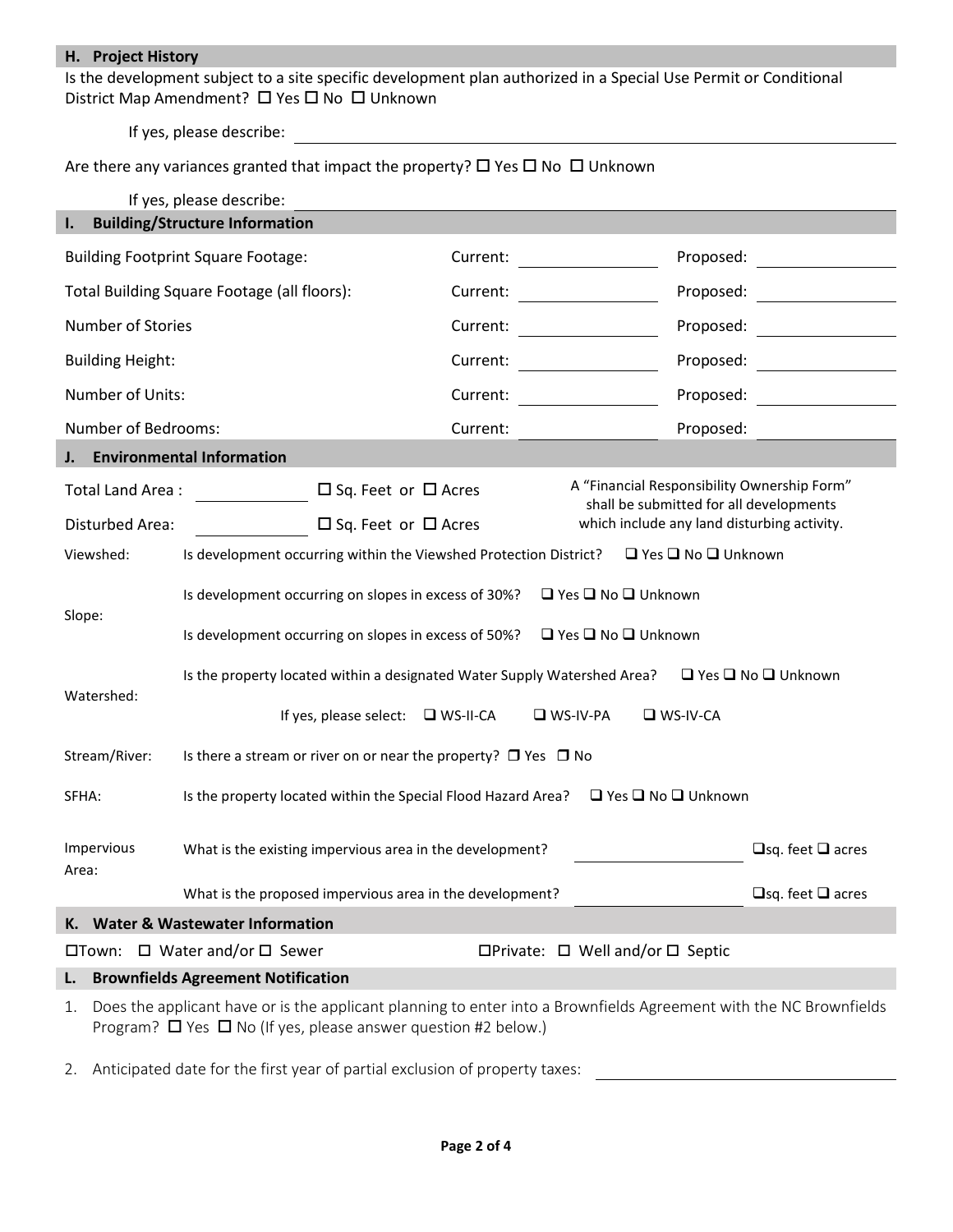#### <span id="page-2-0"></span>**M. Applicant Signature and Property Owner Authorization**

I hereby certify that I am authorized to submit this application; that all information is correct and complete; and all work will comply with all applicable State and local laws, ordinances, and regulations. I will ensure that the Planning and Inspections Department is notified of any changes in the approved plans and specifications for the project permitted herein.

Note: this form is not a permit. No work may commence until the actual permit has been issued. Working without permits may result in additional fees being assessed.

| <b>Applicant (Print)</b>      |      |                 | <b>Applicant (Signature)</b>                                 |          | <b>Date</b> |  |
|-------------------------------|------|-----------------|--------------------------------------------------------------|----------|-------------|--|
| <b>Property Owner (Print)</b> |      |                 | <b>Property Owner (Signature)</b>                            |          | Date        |  |
|                               |      |                 | <b>Official Use Only</b>                                     |          |             |  |
| Permit Name:                  |      |                 |                                                              |          |             |  |
| Permit Number:                |      |                 |                                                              |          |             |  |
| Date:                         | Fee: | Receipt Number: | Method of Payment:<br>$\square$ Cash<br>$\Box$ Check Number: | Paid By: |             |  |

**Page 3 of 4**